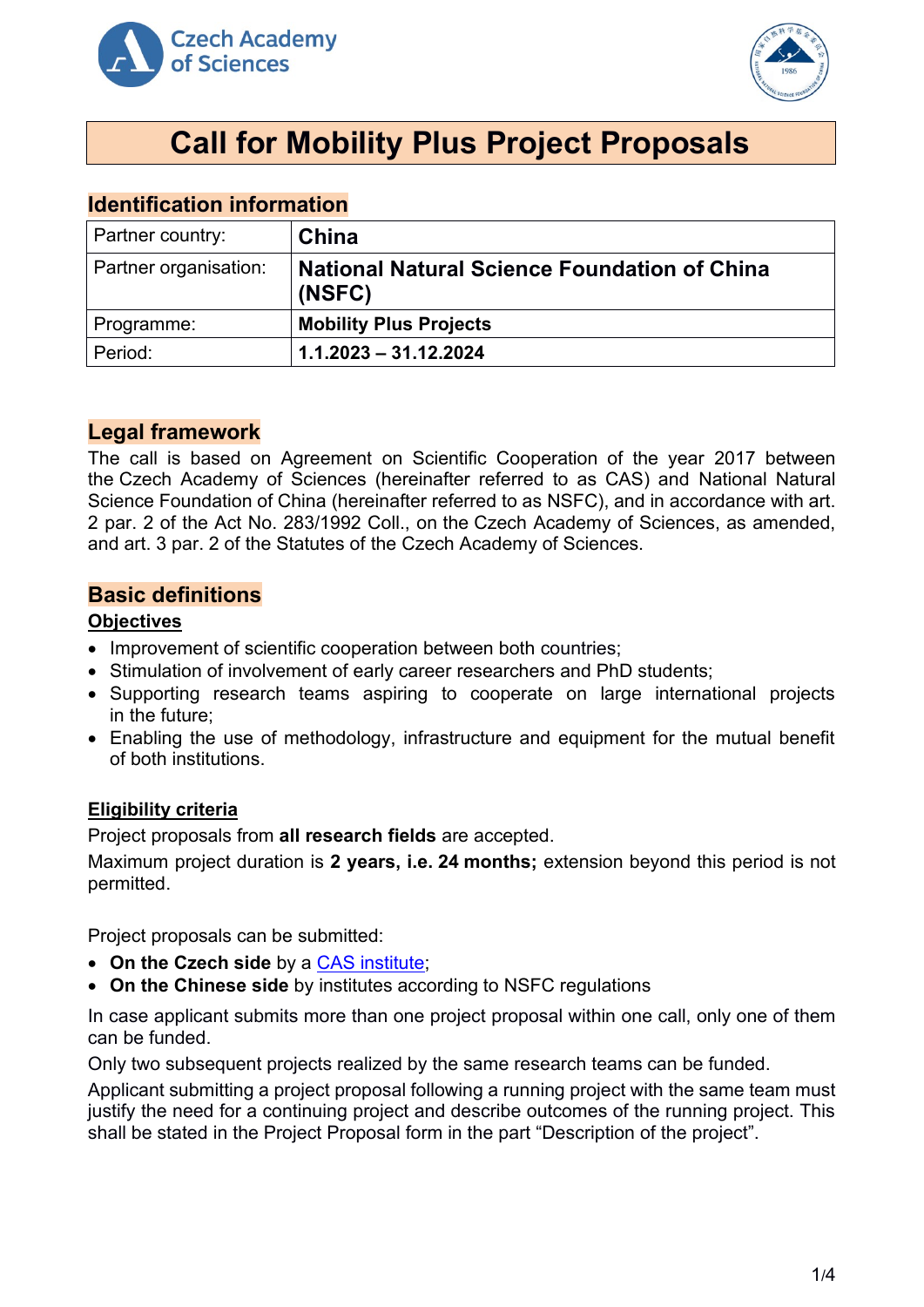



# **Research team**

Research team consists of:

- One principal investigator (senior or junior researcher);
- One or more co-investigators.

Research team members are divided into four categories:

- Senior researchers (8 or more years after receiving PhD at the time of submission of the project proposal);
- Junior researchers postdocs (less than 8 years after receiving PhD at the time of submission of the project proposal);
- PhD students:
- Others (e.g. undergraduate students, engineers, technicians).

# **On the Czech side:**

- All members must be employees of the CAS institutes.
- Out of the whole team, at least 1/3 must be junior researchers or PhD students.

# **On the Chinese side:**

• See the Chinese call for proposals.

# **Financial provisions**

Financial contributions must be calculated and provided in compliance with the valid national legislation and internal regulations of the partner organisations.

**Up to 3 (three)** two-year mobility projects shall be selected for funding.

# **On the Czech side:**

- Financial contribution shall be provided by the CAS towards the costs of the Czech research team.
- The maximum financial contribution shall be **CZK 300,000** per mobility project per year.
- Eligible costs:
	- − **Mobility costs** (travel and living expenses);
	- − **Research costs** directly related to the project implementation (consumables, services, small equipment, and networking – workshops, conferences etc.).
- Min. 50 % of the requested financial contribution shall be used to cover mobility costs and shall be maintained on the project level as well as yearly.
- Non-eligible costs: personnel, large equipment (exceeding CZK 80,000), overheads.
- The course of project implementation will be monitored through annual and final reports including use of financial means, justification of costs and possible transfers between categories.

# **On the Chinese side:**

• NSFC will cover the travel expenses of the Chinese researchers to Czech Republic and daily allowances of Chinese researchers in Czech Republic. The fund can also be used for organizing small workshops which are held in China.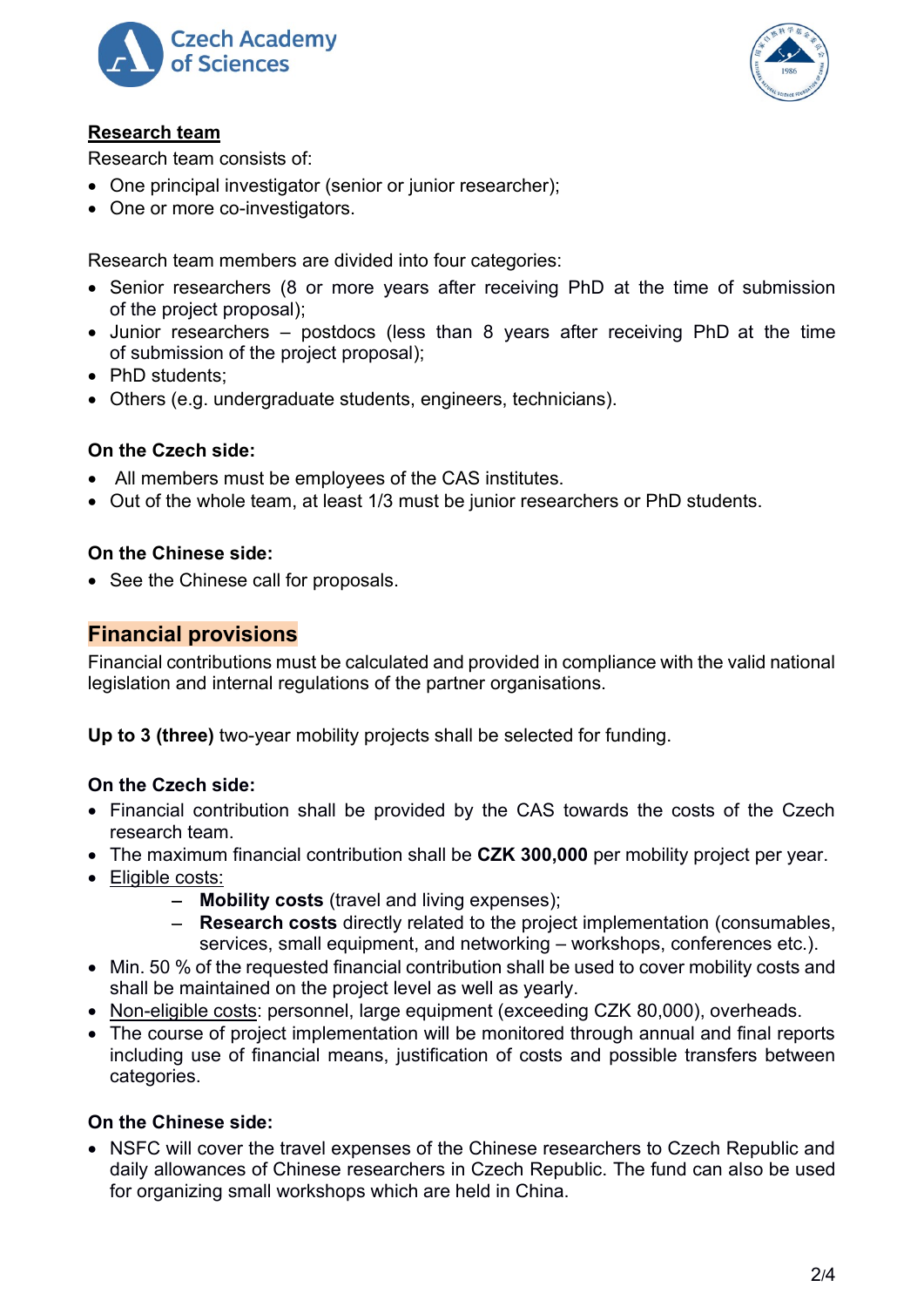



# **Project proposal submission**

Project proposals must be submitted in parallel to both partner organisations.

## **On the Czech side:**

- Project proposals in Czech or English must be complete and submitted within the stated deadline exclusively via the "KIS" online application.
- The applicant is requested to register in the KIS application using the following link <https://kis.avcr.cz/kis2/oms/register> and fill in a project proposal. After finishing the proposal, the applicant shall forward it through his KIS account to the Director of the respective CAS Institute for approval. The Director shall approve the proposal by submitting the project proposal to OMS KAV ČR (Division of International Cooperation, Head Office of the CAS) via his KIS account. **Bear in mind that all project proposals must be submitted by the CAS Institute Directors by 12 June 2022.**
- Proposals submitted in any other way may be rejected on formal grounds.

By submitting project proposal, the applicant:

- Agrees to processing of personal data contained in the project proposal pursuant to the relevant Czech legislation;
- Declares that the information he/she stated is accurate, true and complete and that he/she is aware that if otherwise they will face all the legal consequences;
- Declares that, if approved, he/she will during the realization of the project follow:
	- The Code of Ethics for Researchers of [the Czech Academy of Sciences;](https://www.avcr.cz/en/about-us/legal-regulations/code-of-ethics-for-researchers-of-the-czech-academy-of-sciences/)
	- The European Code of Conduct for Research Integrity:

#### **On the Chinese side:**

• The project proposal must be submitted by the Chinese PI to NSFC. For conditions for submission and relevant form/s, please refer to the NSFC call text which will be available from the website of the NSFC:<http://bic.nsfc.gov.cn/Show.aspx?CI=22>

# **Evaluation and Selection**

Consists of two-step process:

- At the national level, each partner organisation evaluates submitted proposals based on its internal rules and prepares a ranking list.
- At the international level, both partner organisations exchange their ranking lists, merge them, negotiate the final ranking and approve the proposals selected for funding. Total number of projects approved for funding is dependent on the financial possibilities of both partner organizations.

#### **Criteria for evaluation of project proposals**

#### • **Scientific and formal quality:**

- Quality of project implementation (concept, approach, methodology, time schedule, outcomes);
- State-of-the-art;
- Innovation potential and perspective to broaden knowledge;
- Expected mutual benefits for both research institutes;
- Potential of project results and its possible outreach.

#### • **Quality of research teams:**

- Justification of collaboration needs;